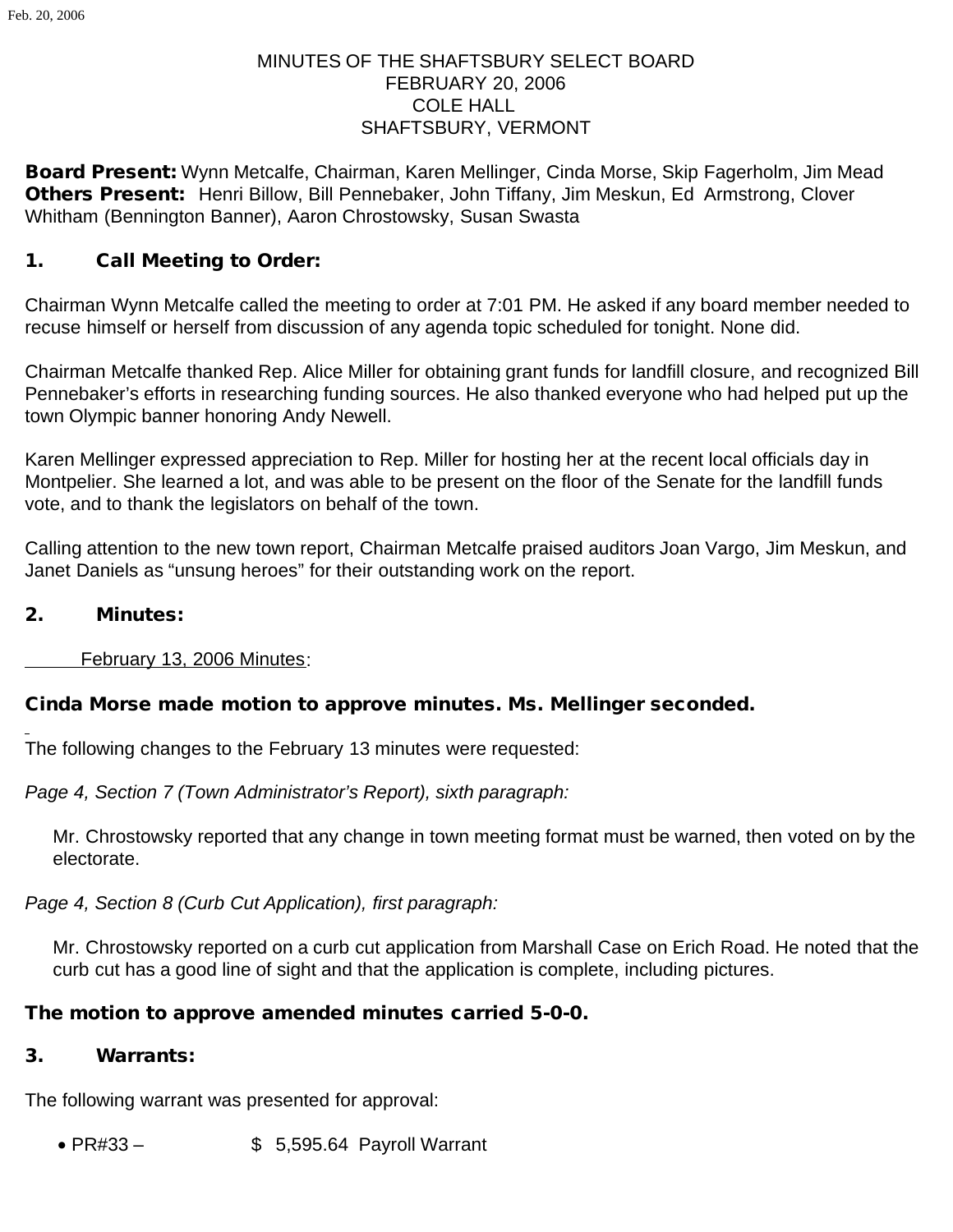## Ms. Morse made motion to pay the warrants. Ms. Mellinger seconded. The motion to pay warrants carried 5-0-0.

### 4. Public Comments:

Mr. Meskun asked residents to contact the auditors or Mr. Chrostowsky with any comments or recommendations concerning the town report. They want to make the report a better product for everyone.

Ed Armstrong asked if highway foreman Ron Daniels could attend select board meetings once a month to answer questions on road matters. He also requested that individuals who make presentations to the board sit at the end of the table where they can be seen on camera, and that they introduce themselves.

Mr. Armstrong commented on the sidewalk grant and sidewalk work. He felt that Karen Mellinger and grant writer Chuck Putney should have been thanked in the select board report rather than Mr. Chrostowsky. Chairman Metcalfe reminded him that Mr. Chrostowsky had done a tremendous amount of preparation work for the grant. Mr. Armstrong questioned the placement of the sewer study under sidewalks and pointed out an error in the donation totals for sidewalks.

### 5. Road Report:

There was no road report this week.

### 6. Town Administrator's Report:

Mr. Chrostowsky had nothing to report this week.

### 7. Budget Presentation:

Chairman Metcalfe reported on the budget, accompanied by Powerpoint slides. He began with a "state of the town" overview for 2005-2006, with fiscal highlights and select board report. The latter focussed on activities of the highway and fire departments, policies and procedures committee, economic development committee, and solid waste committee.

In his discussion of the upcoming year's budget, Chairman Metcalfe described the work of the budget committee, which included citizen representatives, detailed the effect of the budget on the taxpayer, listed new expenditures and revenues, and presented goals for 2006-2007. He reminded residents to attend town meeting on March 6 and to vote on March 7. Details of a pot luck supper before town meeting are still being worked out.

Chairman Metcalfe asked for questions on the budget.

John Tiffany stated that \$2000 listed under audit should not be a line item in the budget, but is a reserve fund, and therefore must be voted on. Ms. Morse replied that the board realizes that both this audit amount and the reappraisal fund have to be voted on, and will be put on the November ballot. She said that the budget notes make this clear.

Mr. Armstrong asked why no funds have been set aside for sidewalks. Chairman Metcalfe replied that a commitment has been made to complete the grant-funded mile route, that the town is doing well to get to this